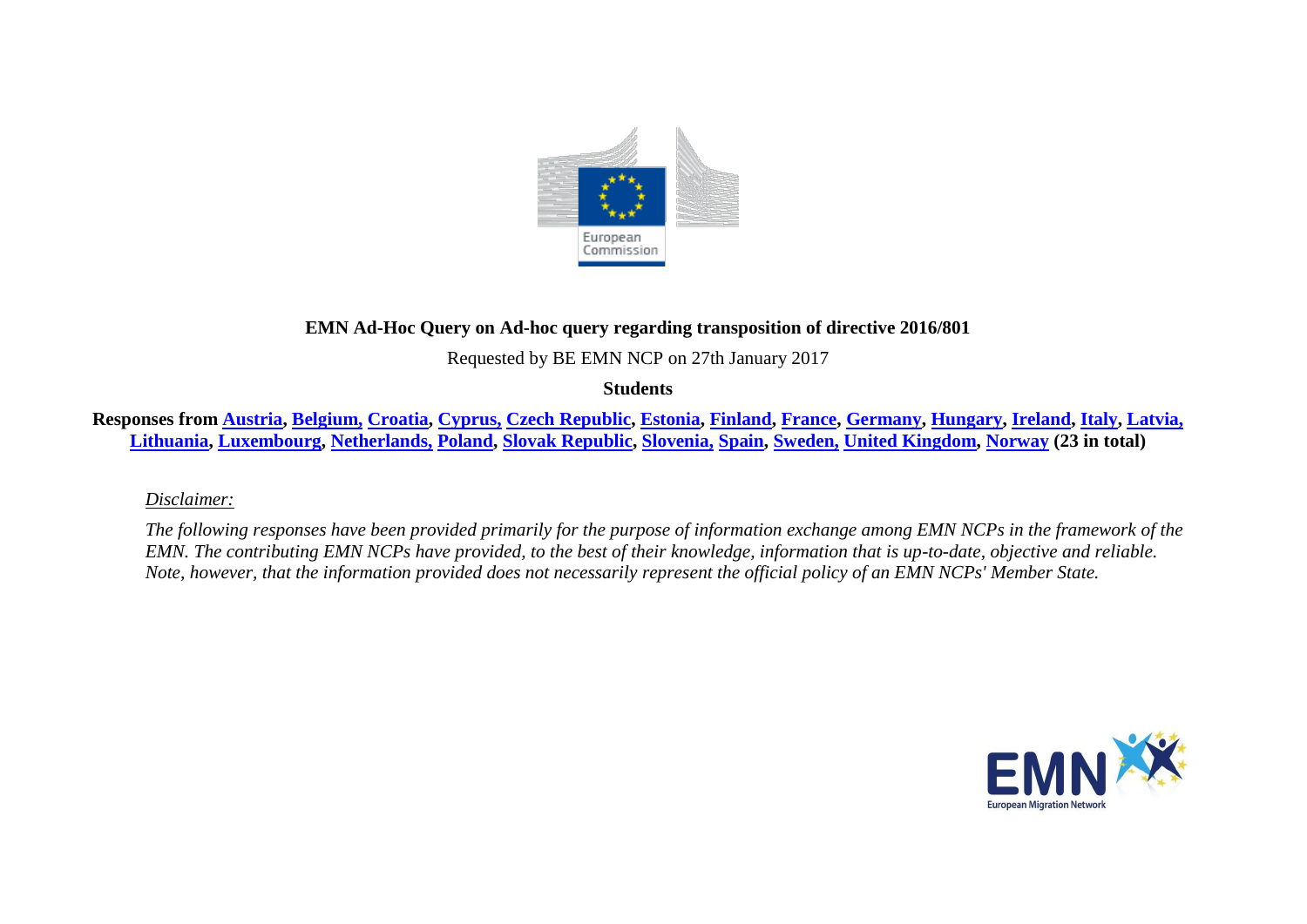## **Background information:**

On 11 May 2016 the European Parliament and the Council of the European Union approved the directive 2016/801 on the conditions of entry and residence of third-country nationals for the purposes of research, studies, training, voluntary service, pupil exchange schemes or educational projects and au pairing. This directive harmonizes EU entry and residence rules to make it easier and more attractive for people from third countries to study or do research at EU universities. The new rules also clarify and improve conditions for non-EU interns, volunteers, school pupils and au pairs. Member states have two years in which to transpose its provisions into their national laws, that is to say by 23 May 2018 at the latest. The Belgian authorities are looking into the transposition to best comply with the above-mentioned directive. In this context it would be very useful to obtain more information on how Member States are currently dealing with some aspects of the directive.

Please note that this AHQ complements the SI AHQ on verification of the reliability of potential students (October 2016) which inter alia looked into the requirement of sufficient means imposed on students to avoid that they resort to public funds or work. The Si AHQ analyzed whether (Member) States request minimum resources and to what level such resources have to amount. The current AHQ rather examines what types of resources are taken into account and to what extent they are invoked and used. The AHQ also looks into practices regarding organizations mediating au-pairs.

## **Questions**

- 1. In all or most Member States a proof of adequate financial resources is required from international students. What type of financial resources do you take into account when examining such condition? Please indicate/estimate, for every type of financial resources, how often it is used by international students to prove adequate financial resources (if possible a percentage for every type).
- 2. In Belgium a system of frozen/blocked accounts is used by certain universities. Every month a certain amount of money becomes available. The student can then withdraw this amount of money for example to pay the rent. A. Does your Member State use frozen/blocked accounts for students to provide proof of adequate financial resources? Y/N B. If yes, are costs for a possible forced return as well frozen/blocked and reimbursed to students upon return on their own initiative and at which exact moment in time are they reimbursed?
- 3. Does your Member State work with a system of approved/recognized organizations mediating au pairs? If yes, how much applications have been submitted through these approved/recognized organizations mediating au pairs in 2014, 2015 and 2016?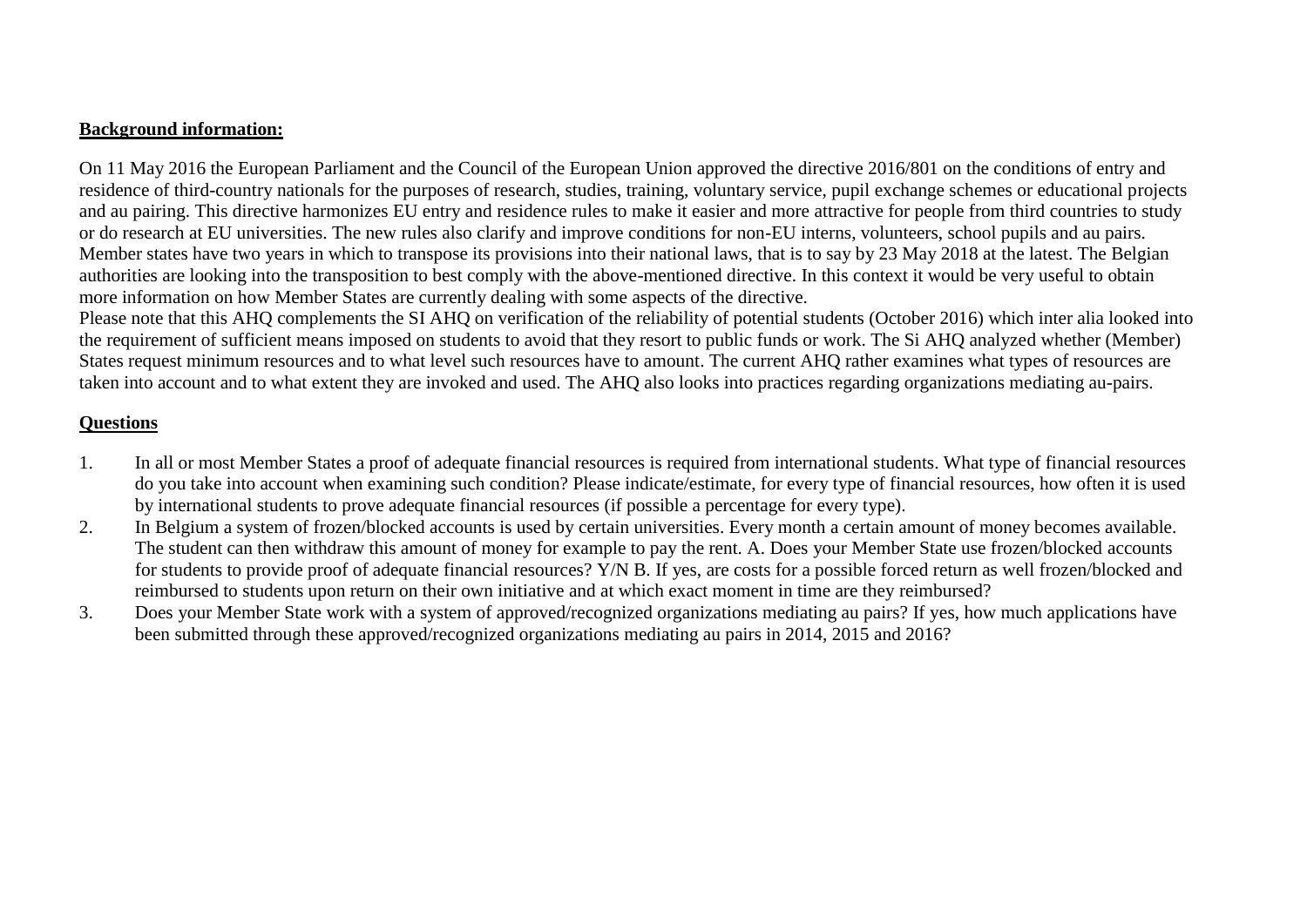## **Responses**

<span id="page-2-2"></span><span id="page-2-1"></span><span id="page-2-0"></span>

| Country        | Wider<br><b>Disseminatio</b><br>n | <b>Response</b>                                                                                                                                                                                                                                                                                                                                                                                                                                                                                                                                                                                                                                                 |
|----------------|-----------------------------------|-----------------------------------------------------------------------------------------------------------------------------------------------------------------------------------------------------------------------------------------------------------------------------------------------------------------------------------------------------------------------------------------------------------------------------------------------------------------------------------------------------------------------------------------------------------------------------------------------------------------------------------------------------------------|
| <b>Austria</b> | Yes                               | 1. Adequate financial resources may be shown by evidence of sufficient income or assets in the form of savings<br>deposits. Also the evidence of statutory or contractual maintenance payments by third persons is possible. However,<br>contractual maintenance payments have to be shown by way of a liability statement certified by a notary in Austria.<br>Source: Federal Ministry of the Interior.<br>2. No. Source: Federal Ministry of the Interior.<br>3. No. Source: Federal Ministry of the Interior.                                                                                                                                               |
| <b>Belgium</b> | Yes                               | 1. In Belgium there are 3 options to provide evidence of sufficient financial resources for a third-country student. 1:<br>A blocked bank account (in certain universities). 2. A proof of Guarantorship. 3. A certificate from a recognized<br>institution stating that the student has been awarded a study grant or a scholarship. Most students provide proof of<br>sufficient financial resources by presenting a Guarantorship agreement.<br>2. A. Yes B. No<br>3. No                                                                                                                                                                                     |
| Croatia        | Yes                               | 1. There are 2 options to provide a proof of sufficient funds to support a third country national student: a<br>scholarship or proof of having access to finances in the amount of at least 1,000 Kuna (approximately 135 EUR) per<br>month during 12 months. The proof of receiving a scholarship is issued by the legal entity granting the scholarship<br>and the proof of finances is issued by a bank in the form of a bank statement. Percentages are not available, since<br>there are no official statistics or estimations on the percentage of financial resources used by international students<br>to prove adequate financial resources.<br>2. No. |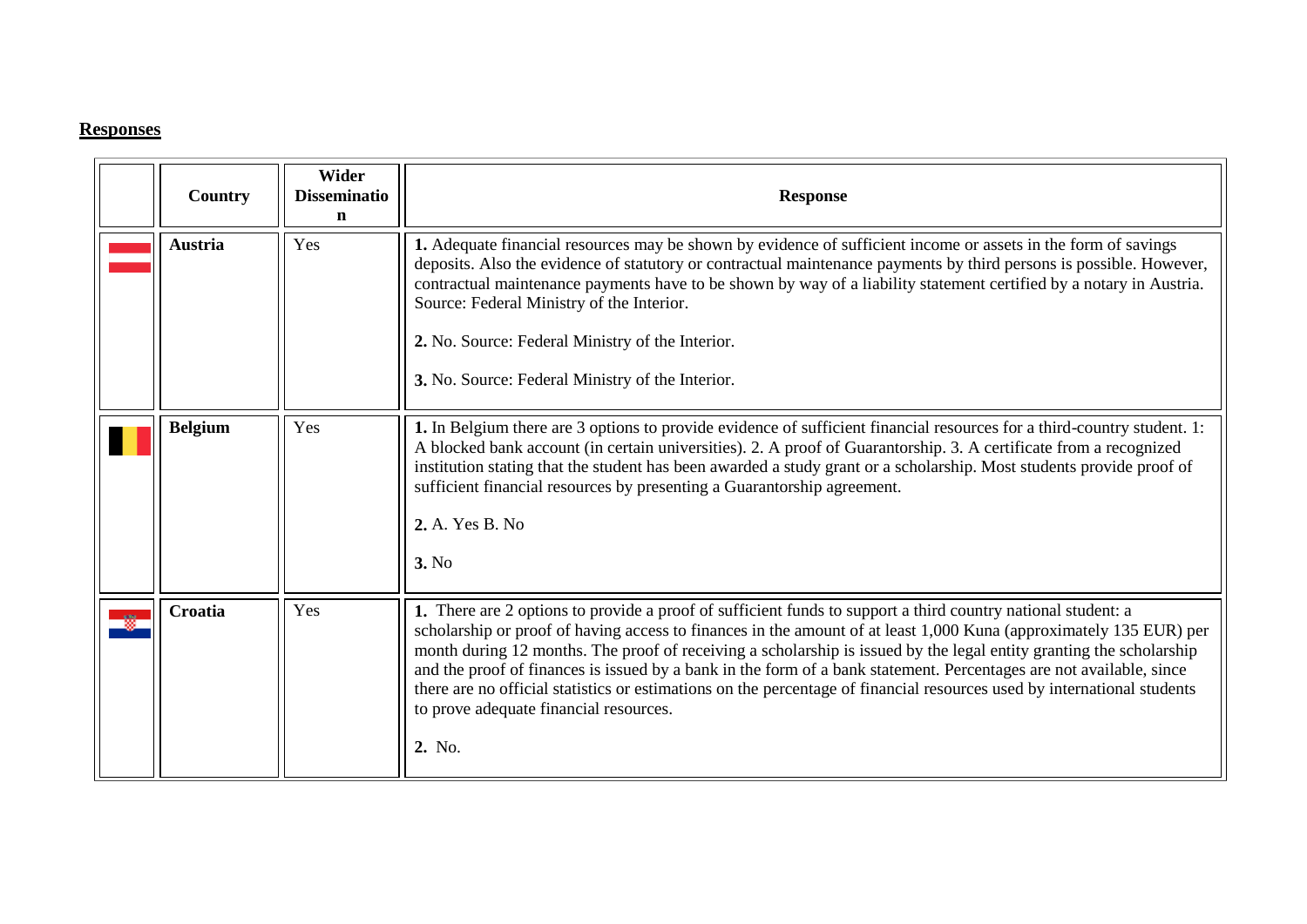<span id="page-3-1"></span><span id="page-3-0"></span>

|                                 |     | 3. No. Provisions of Foreigners Act (OG 130/11, 74/13) does not prescribe the possibility for the grant of an<br>temporary residence/residence and work permit to TCN for the primary purpose of being an au pair.                                                                                                                                                                                                                                                                                                                                                                                                                                                                                                                                                                                                                                                                                                                                                                                                                                                                                                                                                                                                                                                                                                                                                                                                                                                                                                                                                                                                                                                                                                                                                                                                                                                                                                                                                                                                                                                                                                                                                                                                                                                                                                        |
|---------------------------------|-----|---------------------------------------------------------------------------------------------------------------------------------------------------------------------------------------------------------------------------------------------------------------------------------------------------------------------------------------------------------------------------------------------------------------------------------------------------------------------------------------------------------------------------------------------------------------------------------------------------------------------------------------------------------------------------------------------------------------------------------------------------------------------------------------------------------------------------------------------------------------------------------------------------------------------------------------------------------------------------------------------------------------------------------------------------------------------------------------------------------------------------------------------------------------------------------------------------------------------------------------------------------------------------------------------------------------------------------------------------------------------------------------------------------------------------------------------------------------------------------------------------------------------------------------------------------------------------------------------------------------------------------------------------------------------------------------------------------------------------------------------------------------------------------------------------------------------------------------------------------------------------------------------------------------------------------------------------------------------------------------------------------------------------------------------------------------------------------------------------------------------------------------------------------------------------------------------------------------------------------------------------------------------------------------------------------------------------|
| <b>Cyprus</b>                   | Yes | 1. Cyprus requires a minimum of 7000 euro balance in a bank account from the country of origin in order to ensure<br>that the applicant has the financial ability to pay for tuition fees and living expenses for the first year of studies in<br>Cyprus. If the applicant is entitled to scholarship, a confirmation letter form the relevant organization explaining all<br>the details about the expenses covered by the scholarship is required.<br>2. No, Cyprus does not use frozen/blocked accounts for students to provide proof of adequate financial resources.<br>Regarding the possible repatriation expenses, Cyprus obliges academic institutions to submit a group bank<br>guarantee, to secure possible costs of a forced return. These group bank guarantees are valid for 10 years, and are<br>renewable.<br><b>3.</b> Not applicable for Cyprus                                                                                                                                                                                                                                                                                                                                                                                                                                                                                                                                                                                                                                                                                                                                                                                                                                                                                                                                                                                                                                                                                                                                                                                                                                                                                                                                                                                                                                                        |
| <b>Czech</b><br><b>Republic</b> | Yes | 1. Transposition of the Directive 2016/801 is still in process. The below-mentioned facts should not be changed by<br>the planned transposition. The amount of financial resources required for the purposes of a long-term residence (for<br>example for the purposes of studies): A foreign national is obliged to prove the availability of funds that are 15<br>times the amount of the existential minimum (according to Government Regulation No.409/2011 Col.) this equals<br>2200 CZK) for the first month and double the amount of existential minimum for every month afterwards, i.e. for<br>instance: 1 semester – for stay from 1 September to 28 November it would be $(15*2200) + (5*2*2200) = 33000 +$<br>22 000 = 55 000 CZK. 1 year – for stay from 1 September 31 August it would be $(15*2200) + (11*2*2200) = 33$<br>$000 + 48400 = 81400$ CZK. A foreign national under 18 years proves the availability of half the amount. Means of<br>demonstrating availability of funds for the purposes of a long-term residence: - A bank account statement for an<br>account maintained in a bank or other financial institution (not necessarily a bank or financial institution licensed to<br>operate its business solely in the territory of the Czech Republic) in the foreign national's name indicating that<br>he/she is free to use the finances in the required amount during his/her stay in the Czech Republic. The submitted<br>document must clearly indicate that the foreign national is entitled to use the requisite funds in the Czech Republic.<br>Should it not be clear that the foreign national has the requisite financial resources at his/her disposal (e.g. in case of<br>a foreign bank account), he/she will be required to provide further evidence, e.g. an internationally recognised<br>payment card issued for the bank account in question. - Another document on financial security demonstrating that<br>the foreign national has the required amount of financial resources at his/her disposal, or that he/she has secured<br>funds to cover the costs associated with his/her stay in the territory. - A valid internationally recognized payment<br>card, as long as it is not exempt from use in the Czech Republic. Upon request of an administrative body, the |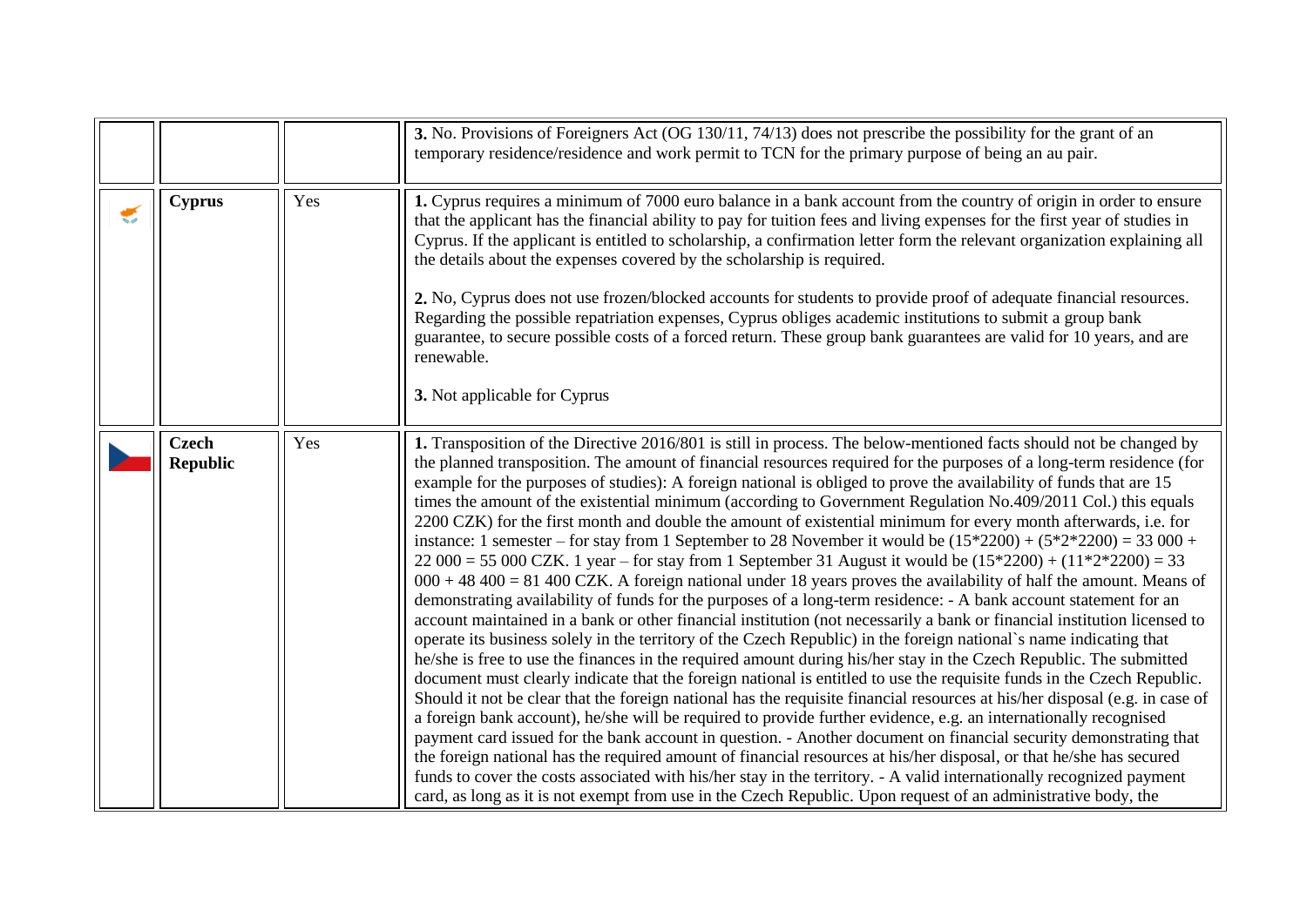|  | foreigner is obliged to simultaneously submit a statement from a bank account maintained in a bank or other              |
|--|--------------------------------------------------------------------------------------------------------------------------|
|  | financial institution, indicating that he/she is free to use the finances in the specified amount during his/her stay in |
|  | the territory. - A foreign national who will study in the Czech Republic (i.e. is applying for a residence permit for    |
|  | the purpose of "studies" pursuant to § 64 of the Act on Residence of Foreign Nationals in the Czech Republic) can        |
|  | submit the proof of funds in form of a pledge issued by a state body or legal entity that they will secure the foreign   |
|  | national's stay in the Czech Republic by providing financial means amounting to the existential minimum for 1            |
|  | month of the expected stay, or a document that all of the costs associated with his/her stay will be covered by the      |
|  | recipient organisation (school). If the amount in the pledge does not cover the amount required by law, the foreign      |
|  | national is obliged to submit a document proving he/she has the financial resources amounting to the difference          |
|  | between the existential minimum and the pledge for the period of the expected stay, at most, however, 6 times the        |
|  | amount of the existential minimum. The document on securing funds for the stay can be substituted for by a               |
|  | decision or contract on awarding a grant obtained on the basis of an international agreement by which the Czech          |
|  | Republic is bound. Proof of funds submitted in this manner cannot be used for an application for a long-term visa        |
|  | for the purpose "other". Proof of funds in the abovementioned amount can be substituted for by a document                |
|  | confirming that the costs associated with the foreigner national's stay in the Czech Republic have already been          |
|  | covered, or that services will be provided free of charge, or by a letter of invitation verified by the foreign police.  |
|  | There are no indicates/estimates for the use of every type of financial resources available. Additional information:     |
|  | Minimal required resources are defined by the Section 13 of the Act No. 326/1999 on the Residence of Foreign             |
|  | Nationals in the Territory of the Czech Republic where funds to cover the stay in the Czech Republic are specified.      |
|  | Section 13: (1) Unless provided otherwise herein, the following shall be submitted to prove the availability of funds    |
|  | to cover the stay in the Czech Republic a) funds amounting at least to 1, 0.5 times the subsistence minimum as the       |
|  | amount required under the special legal regulation) (hereinafter the 'subsistence minimum') per one day of the stay,     |
|  | if the total duration of the stay is not to exceed 30 days; 2.15 times the subsistence minimum, if the duration of the   |
|  | stay in the Czech Republic is to exceed 30 days, whilst this sum shall be increased by double the subsistence            |
|  | minimum for each whole month of the expected stay in the Czech Republic; 3. 50 times the subsistence minimum, if         |
|  | a stay for the purposes of a business undertaking is concerned and the total duration of the stay is to exceed 90 days;  |
|  | or b) a document certifying the payment of services associated with the stay of the foreign national the Czech           |
|  | Republic or a document certifying that such services shall be provided free of charge. (2) Instead of the funds          |
|  | referred to in paragraph 1, the following may be used to prove the availability of funds for the stay in the Czech       |
|  | Republic a) an account statement concerning an account maintained in a bank in the name of the foreign national,         |
|  | demonstrating that the foreign national is authorised to use the deposited resources at the amount defined in            |
|  | paragraph 1 during his/her stay in the Czech Republic; or b) any other document certifying the availability of funds,    |
|  | such as a valid, internationally recognised, credit card. (3) A foreign national who shall study in the Czech Republic   |
|  | may submit, as the proof of the availability of funds for his/her stay, a document proving the commitment of a state     |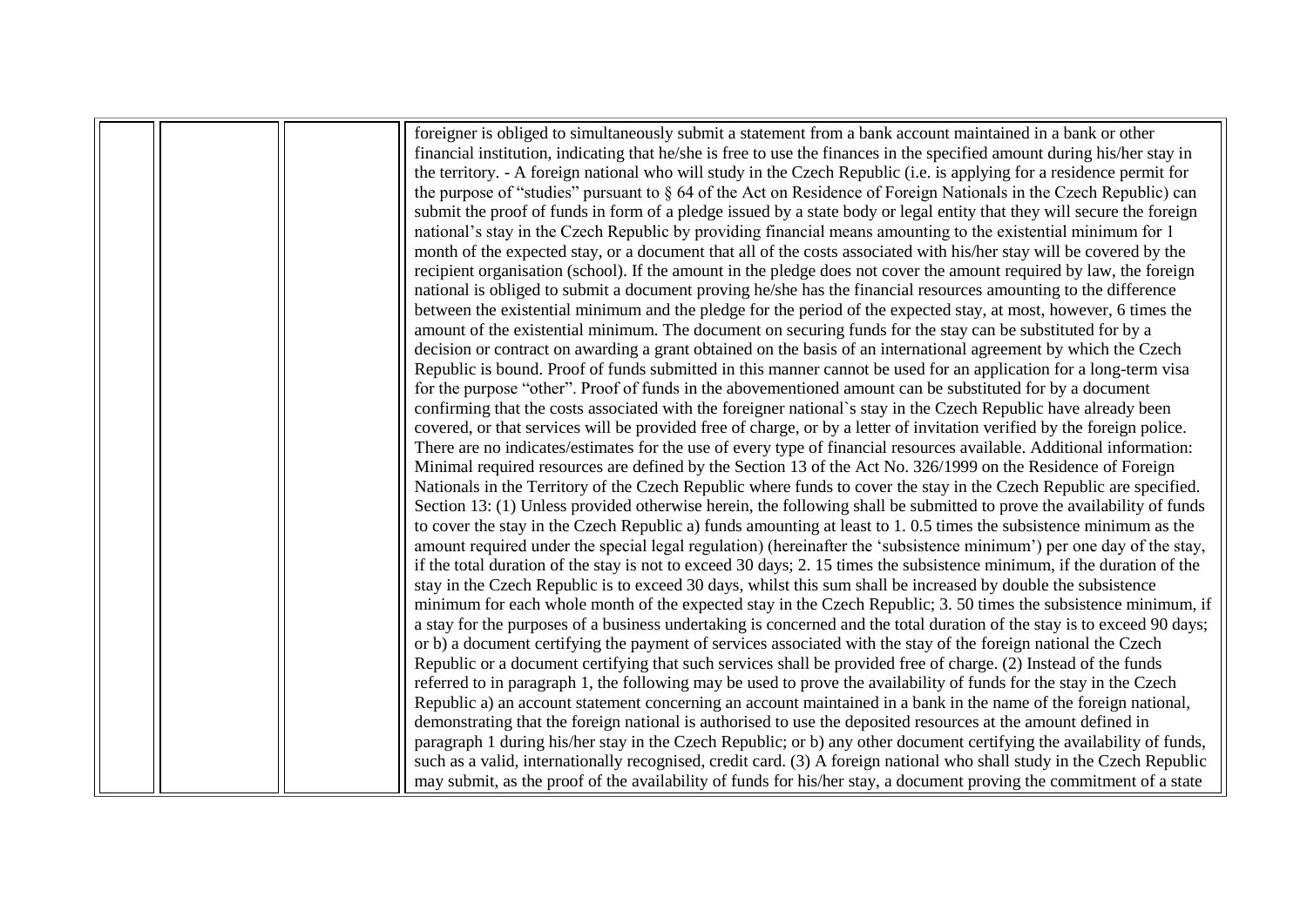<span id="page-5-1"></span><span id="page-5-0"></span>

|                |     | authority or a legal entity to cover the stay of the foreign national concerned in the Czech Republic by providing<br>funds at the amount of the subsistence minimum for one month of the expected stay, or a document confirming that<br>all the costs associated with his/her studies and stay shall be covered by the receiving organisation (the school). If<br>the sum referred to in the commitment does not reach the specified amount, the foreign national shall be obliged to<br>submit a document proving that he/she is in the possession of funds amounting to the difference between the<br>subsistence minimum and the amount of the commitment for the period of his/her expected stay, nonetheless, not<br>more than six times the subsistence minimum. The document on the availability of funds for the stay can be<br>replaced by a decision or an agreement on allocation of a grant obtained under an international agreement which the<br>Czech Republic is party. (4) A foreign national who has not yet reached the age of 18 years shall be obliged to prove<br>the availability of funds for his/her stay pursuant to paragraph 1 to the extent of half the amount defined herein.<br>2. No, the Czech Republic does not use such accounts.<br>3. The term "au-pair" as a category of foreign nationals does not exist in the Czech Republic and it will not be<br>introduced by the transposition of the above-mentioned transposition. That is why the CZ is not able to provide<br>statistical data on the number of au pairs. |
|----------------|-----|--------------------------------------------------------------------------------------------------------------------------------------------------------------------------------------------------------------------------------------------------------------------------------------------------------------------------------------------------------------------------------------------------------------------------------------------------------------------------------------------------------------------------------------------------------------------------------------------------------------------------------------------------------------------------------------------------------------------------------------------------------------------------------------------------------------------------------------------------------------------------------------------------------------------------------------------------------------------------------------------------------------------------------------------------------------------------------------------------------------------------------------------------------------------------------------------------------------------------------------------------------------------------------------------------------------------------------------------------------------------------------------------------------------------------------------------------------------------------------------------------------------------------------------------------------------|
| <b>Estonia</b> | Yes | 1. According to art 9 of the Aliens Act, legal income for residence permit applications can be lawfully earned<br>remuneration for work, parental benefits, unemployment benefits, income received from lawful business activities<br>or property, pensions, scholarships, means of subsistence, benefits paid by a foreign state and the subsistence<br>ensured by family members earning legal income. Usually for the first residence permit application international<br>students show their parents or other relatives income or they receive a scholarship. By the time international<br>students come to extend their permit, many of them have already started working and earn their own salary.<br>However, it is difficult to offer percentage, since this data is not collected separately.<br>2. a) No b) N/A<br><b>3.</b> a) No b) N/A                                                                                                                                                                                                                                                                                                                                                                                                                                                                                                                                                                                                                                                                                                         |
| <b>Finland</b> | Yes | 1. - Bank statement of the student's bank account. In the bank account there must be at least the sum needed for<br>obtaining a residence permit, and the bank account must be usable in Finland. - A grant or scholarship granted by<br>the State, organisation/association or the educational institution. - Benefits offered by the educational institution<br>(housing/meals) may cover the sum needed either partly, or to the full if the educational institution offers full board.                                                                                                                                                                                                                                                                                                                                                                                                                                                                                                                                                                                                                                                                                                                                                                                                                                                                                                                                                                                                                                                                   |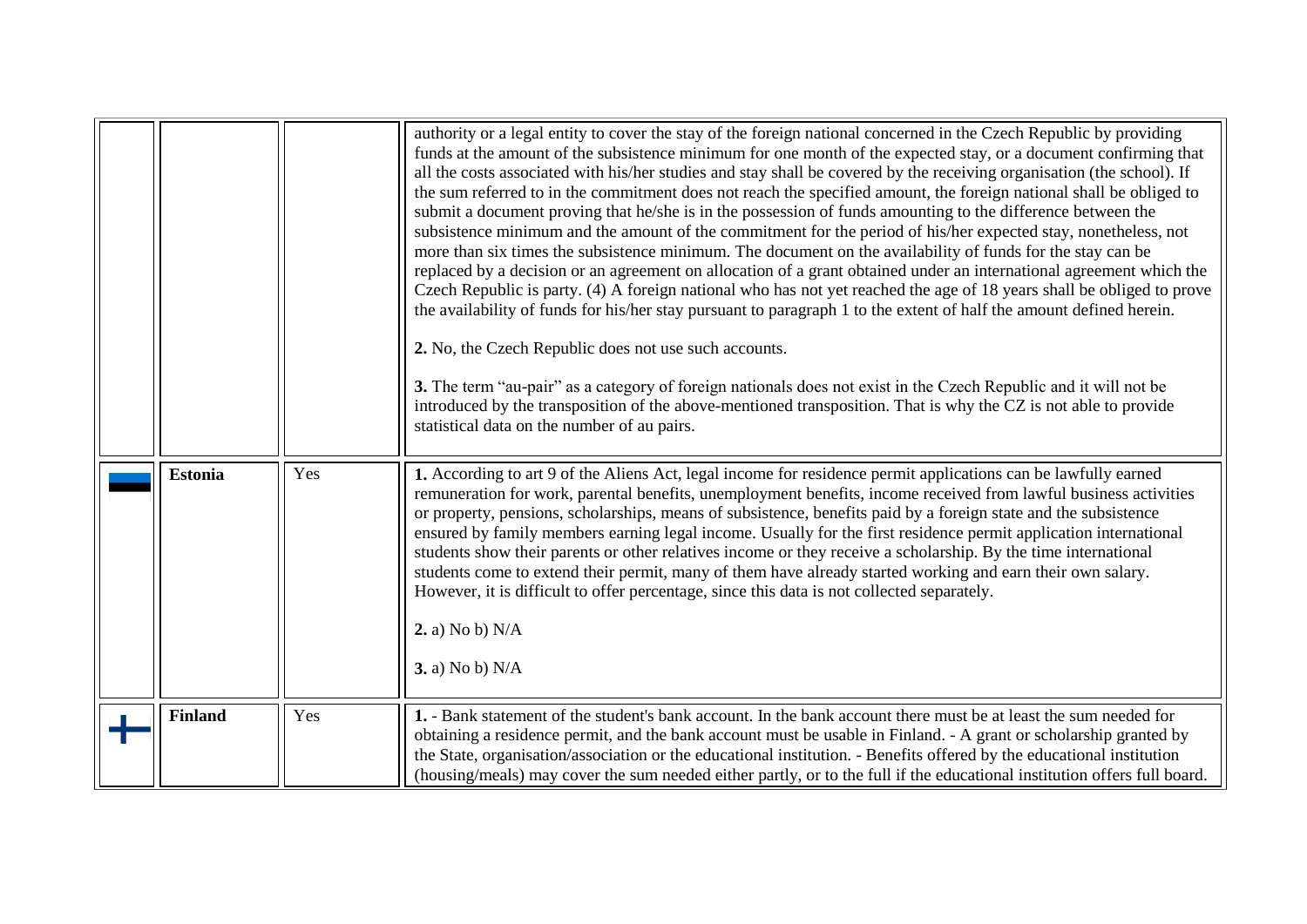<span id="page-6-1"></span><span id="page-6-0"></span>

|                |     | Percentages are not available, but the majority of international students use a bank account statement to demonstrate<br>adequate financial resources.<br>2. A. No. B. -<br>3. The Finnish Immigration Service does not work with organisations that mediate au pairs.                                                                                                                                                                                                                                                                                                                                                                                                                                                                                                                                                                                                                                                                                                                                                                                                                                                                                                                                                        |
|----------------|-----|-------------------------------------------------------------------------------------------------------------------------------------------------------------------------------------------------------------------------------------------------------------------------------------------------------------------------------------------------------------------------------------------------------------------------------------------------------------------------------------------------------------------------------------------------------------------------------------------------------------------------------------------------------------------------------------------------------------------------------------------------------------------------------------------------------------------------------------------------------------------------------------------------------------------------------------------------------------------------------------------------------------------------------------------------------------------------------------------------------------------------------------------------------------------------------------------------------------------------------|
| <b>France</b>  | Yes | 1. Article R. 313-7 of the Code on Entry and Residence of Foreigners and Right of Asylum (CESEDA) states that<br>students have to provide proof of adequate financial resources corresponding at least to the monthly allowance paid<br>for scholarship holders by the French government (615 $\epsilon$ ). Following resources can be taken into account: -<br>certificate of support by a third party with stable resources; - housing allowances; - family allowances. Social<br>benefits that serve a specific purpose and the French minimum income (RSA) are excluded from the calculation.<br>There are no official statistics or estimations on the percentage of financial resources used by international students<br>to prove adequate financial resources in France available.<br>2. NO<br>3. France does not have an organization mediating au pairs recognized by the French government. However, there<br>are associations and non-official organizations mediating au pairs. There is no official statistics available on the<br>number of third-country national au-pairs hosted in France.                                                                                                                  |
| <b>Germany</b> | Yes | 1. The student has to prove sufficient financial means for his/her first year of study. In about 85% of the cases this is<br>accomplished by the setup of a bank account that holds the required balance. This balance is blocked by the aliens<br>authority of the city of the student's university. Every month the student is given 1/12 of his/her funds for his/her<br>living. The sufficient financial means can also be proved by the promise of a scholarship of a recognized German or<br>foreign organisation, a declaration of the income and financial circumstances of the parents or a formal obligation<br>from a third person.<br>2. A. Yes, see answer above. B. The blocked account does not include an amount to cover the costs of a potential<br>compulsory termination of the stay. Such costs are regularly only included if the confirmation of the required<br>financial means is being submitted as a formal obligation in an official standardized federal form.<br>3. Au-pairs and host families are not obligated to consult a mediator. In practice however it is seen as<br>recommendable to point out the possibility of consulting one of the Au-Pair agencies who voluntarily united in the |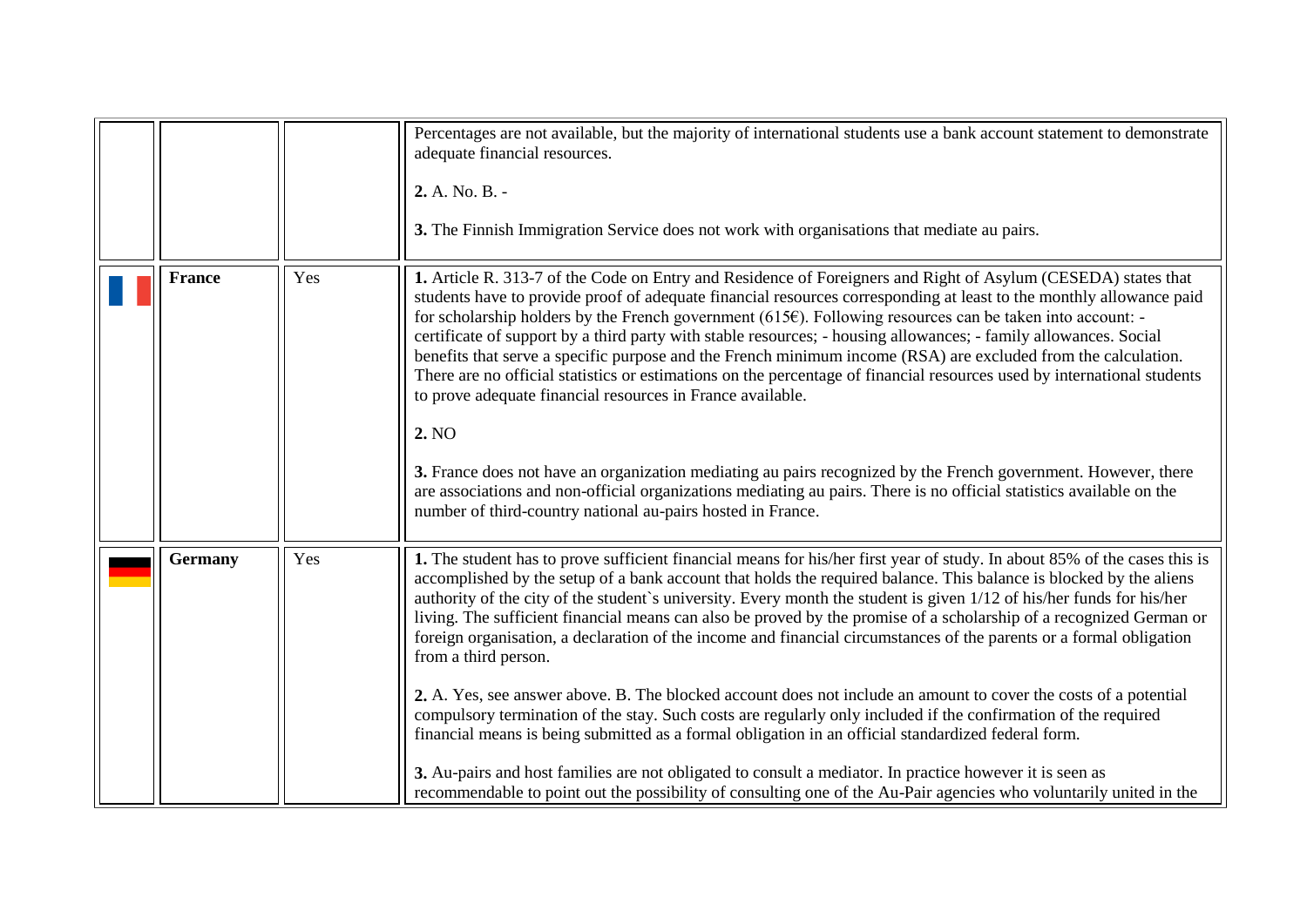<span id="page-7-0"></span>

|                |     | association "Gütegemeinschaft Au Pairs e.V." in order to assure quality standards. Further information concerning<br>this seal of quality can be found here: www.guetegemeinschaft-aupair.de. No figures available.                                                                                                                                                                                                                                                                                                                                                                                                                                                                                                                                                                                                                                                                                                                                                                                                                                                                                                                                                                                                                                                                                                                                                                                                                                                                                                                                                                                                                                                                                                                                                                                                                                                                                                                                                                                                                                                                                                                                                                                                                                                                                                                                                                                                                                                                                                                                                                                                                                                                                                                                                                                                                                                                                                                                                                                                                                                                                                                                                                                                                                                                                                                                                                                                                                                                                                                                                                                                                                                |
|----------------|-----|--------------------------------------------------------------------------------------------------------------------------------------------------------------------------------------------------------------------------------------------------------------------------------------------------------------------------------------------------------------------------------------------------------------------------------------------------------------------------------------------------------------------------------------------------------------------------------------------------------------------------------------------------------------------------------------------------------------------------------------------------------------------------------------------------------------------------------------------------------------------------------------------------------------------------------------------------------------------------------------------------------------------------------------------------------------------------------------------------------------------------------------------------------------------------------------------------------------------------------------------------------------------------------------------------------------------------------------------------------------------------------------------------------------------------------------------------------------------------------------------------------------------------------------------------------------------------------------------------------------------------------------------------------------------------------------------------------------------------------------------------------------------------------------------------------------------------------------------------------------------------------------------------------------------------------------------------------------------------------------------------------------------------------------------------------------------------------------------------------------------------------------------------------------------------------------------------------------------------------------------------------------------------------------------------------------------------------------------------------------------------------------------------------------------------------------------------------------------------------------------------------------------------------------------------------------------------------------------------------------------------------------------------------------------------------------------------------------------------------------------------------------------------------------------------------------------------------------------------------------------------------------------------------------------------------------------------------------------------------------------------------------------------------------------------------------------------------------------------------------------------------------------------------------------------------------------------------------------------------------------------------------------------------------------------------------------------------------------------------------------------------------------------------------------------------------------------------------------------------------------------------------------------------------------------------------------------------------------------------------------------------------------------------------------|
| <b>Hungary</b> | Yes | 1. According to the Act II of 2007 on the Admission and Right of Residence of Third-Country Nationals Section 13.<br>subsection (1) For entry into the territory of Hungary and for stays in the territory of Hungary for an intended<br>duration of more than ninety days within any one hundred eighty day period the entry conditions for third-country<br>nationals shall be the following: a) they are in possession of a valid travel document; b) they are in possession of:<br>ba) a visa for an intended stay of more than ninety days within any one hundred eighty day period, bb) a residence<br>permit, bc) an immigration permit, bd) a permanent residence permit, be) an interim permanent residence permit, bf)<br>a national permanent residence permit, bg) an EC permanent residence permit, or c) they are in possession of the<br>necessary permits for return or continued travel; d) they justify the purpose of entry and stay; e) they have<br>accommodations or a place of residence in the territory of Hungary; f) they have sufficient means of subsistence and<br>financial resources to cover their accommodation costs for the duration of the intended stay and for the return to<br>their country of origin or transit to a third country; g) they have full healthcare insurance or sufficient financial<br>resources for healthcare services; h) they are not subject to expulsion or exclusion, they are not considered to be a<br>threat to public policy, public security or public health, or to the national security of Hungary; i) they are not persons<br>for whom an alert has been issued in the SIS for the purposes of refusing entry. According to the Government<br>Decree 114/2007 (V. 24.) on the Implementation of Act II of 2007 on the Admission and Right of Residence of<br>Third-Country Nationals Section 29. Subsection 6 In proceedings for the issue of visas for a validity period of more<br>than ninety days and for residence permits, the requirement of subsistence may be verified by the following: a) the<br>national currency of Hungary, or the national currency of any other country that may be converted at a Hungarian<br>credit institution; b) documentary evidence entitling the third-country national to withdraw cash at a Hungarian<br>payment service provider (payment account agreement, deposit book, etc.) and a statement from the credit<br>institution to certify the availability of funds; c) cash substitute payment instruments which are accepted in<br>commercial circulation in Hungary (check, credit card, etc.) and a statement from the credit institution to certify the<br>availability of funds; d) a valid letter of invitation with an official certificate affixed; e) documentary evidence to<br>verify the reservation of accommodation and payment; f) an authentic instrument or a private document with full<br>probative force in proof of the applicant's financial assets (tangible or intangible) whereby to ensure subsistence in<br>Hungary; g) a certificate of income from lawful gainful employment in which the applicant plans to engage in the<br>territory of Hungary or is already engaged; h) a certificate in proof of regular income received from abroad; i) a<br>notarized statement made by a family member with the right of residence in the territory of Hungary as holding a<br>long-term visa or residence permit, with immigrant or permanent resident status, holding a residence card or a<br>permanent residence card in accordance with specific other legislation, or with refugee status, promising support to |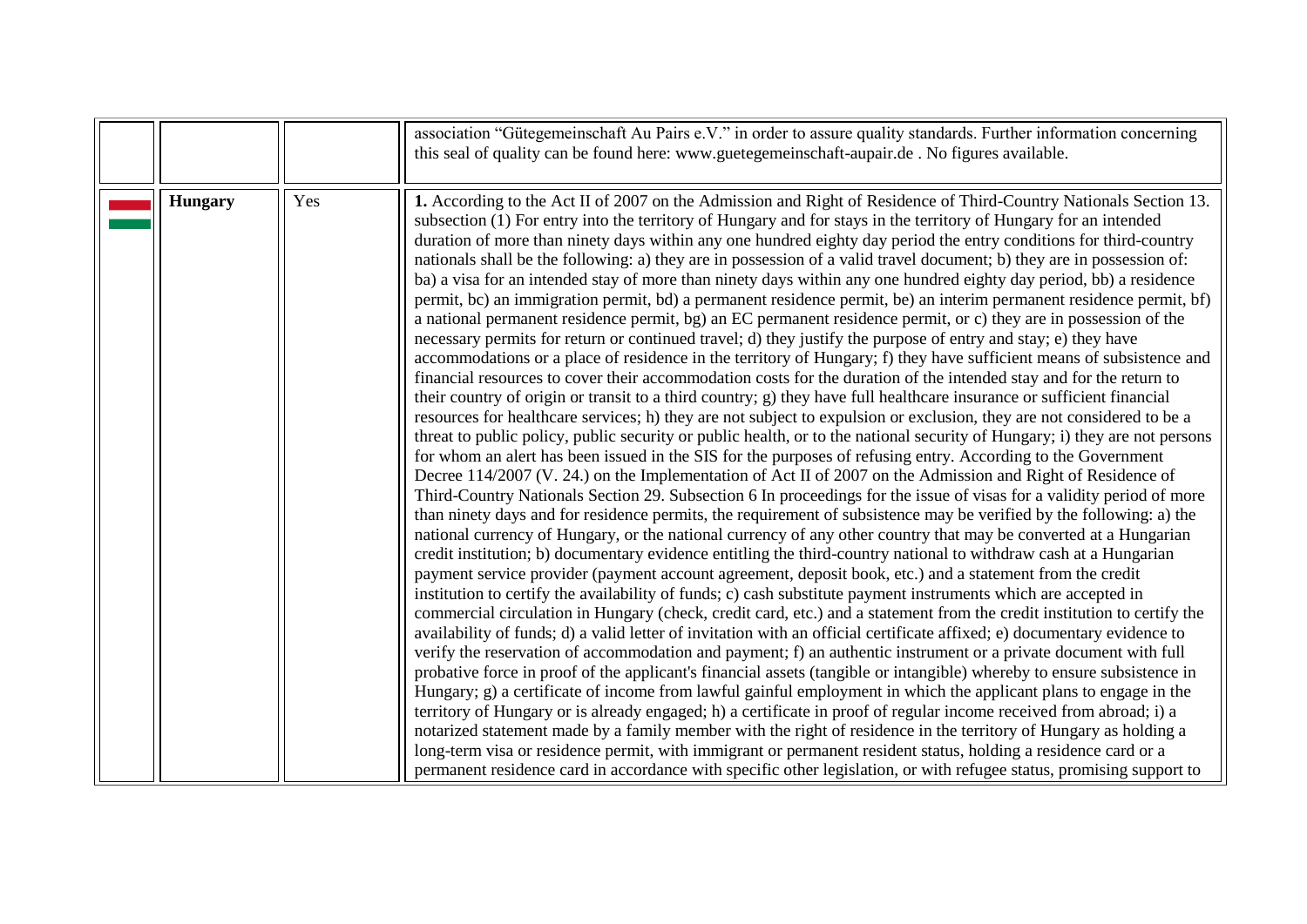<span id="page-8-0"></span>

|                |     | the applicant along with a document in proof of the family member's ability to provide such support; or j) other<br>reliable means.<br>2. No, we do not have such practice.<br>3. No, we do not have such practice and experience.                                                                                                                                                                                                                                                                                                                                                                                                                                                                                                                                                                                                                                                                                                                                                                                                                                                                                                                                                                                                                                                                                                                                                                                                                                                                                                                                                                                                                                                                                                                                                                                                                                                                                                                                                                                                                                                                                                                                                                                                                                                                                                                                                                                                                                                                                                                                                                                                                                                                                                                                                                                                                                                                                                                                                                                                                                   |
|----------------|-----|----------------------------------------------------------------------------------------------------------------------------------------------------------------------------------------------------------------------------------------------------------------------------------------------------------------------------------------------------------------------------------------------------------------------------------------------------------------------------------------------------------------------------------------------------------------------------------------------------------------------------------------------------------------------------------------------------------------------------------------------------------------------------------------------------------------------------------------------------------------------------------------------------------------------------------------------------------------------------------------------------------------------------------------------------------------------------------------------------------------------------------------------------------------------------------------------------------------------------------------------------------------------------------------------------------------------------------------------------------------------------------------------------------------------------------------------------------------------------------------------------------------------------------------------------------------------------------------------------------------------------------------------------------------------------------------------------------------------------------------------------------------------------------------------------------------------------------------------------------------------------------------------------------------------------------------------------------------------------------------------------------------------------------------------------------------------------------------------------------------------------------------------------------------------------------------------------------------------------------------------------------------------------------------------------------------------------------------------------------------------------------------------------------------------------------------------------------------------------------------------------------------------------------------------------------------------------------------------------------------------------------------------------------------------------------------------------------------------------------------------------------------------------------------------------------------------------------------------------------------------------------------------------------------------------------------------------------------------------------------------------------------------------------------------------------------------|
| <b>Ireland</b> | Yes | 1. Ireland has not opted into Directive 2016/801 but the following information is offered in relation to national<br>schemes: General requirement to register with immigration authorities: As is the case with other immigration<br>categories, non-EEA national students are required to register with the Garda National Immigration Bureau if they<br>will be studying in the State for more than 90 days. Proof of Finances for non-EEA national students: Ireland<br>revised its requirements regarding proof of finances in respect of non-EEA national students in September 2016.<br>Visa required students Visa required students who obtained a study visa to come to Ireland will no longer be obliged<br>to present evidence of finance, on first registration, on the basis that the appropriate checks on finance have already<br>been undertaken as part of the visa application process. Non Visa required students Students who did not require a<br>visa and who are studying in Ireland can avail of the following options as a means of demonstrating finances (on<br>first registration) of a minimum level of $\epsilon$ 3000 (see Summary below re students studying for a period of less than 6<br>months). Students should make sure, however, that the option selected is available to them. It is the responsibility of<br>the student to make sure that they are entitled to avail of the option they select taking into account the requirements<br>imposed by the bank or financial institution on opening and operating bank accounts in the State. Options (a) A<br>statement in respect of an Irish bank account showing sufficient funds, where the student can open an Irish bank<br>account (b) A current foreign bank statement not less than one month old, together with a past statement, for an<br>account in the students name (as in his or her passport) accompanied by a debit card in the same name and same<br>bank account (c) Documentary evidence that money is held in trust for a student by a financial services body<br>regulated in Ireland by the Central Bank of Ireland (d) A pre-paid credit or debit card9s) with a verification of the<br>amount(s) in credit Finance requirements are summarised as follows: Funding requirements for Non-EEA Students<br>from 01 September 2016 Non-EEA Students studying for a period of less than 6 months: €500 per month of stay or<br>$\epsilon$ 3,000 which ever is the lesser Non-EEA Students studying for a period equal to or greater than 6 months and up to<br>1 year: €3,000 Non-EEA Students studying in Ireland where the second registration takes place at a time exceeding<br>1 year: Such students are generally not required to produce bank accounts at second or subsequent registrations<br>unless they are requested to do so by an immigration officer For further information see the full website notice at:<br>http://www.inis.gov.ie/en/INIS/Pages/Notice%20Regarding%20Evidence%20of%20Finances%20for%20all%20No<br>n%20EEA%20Students |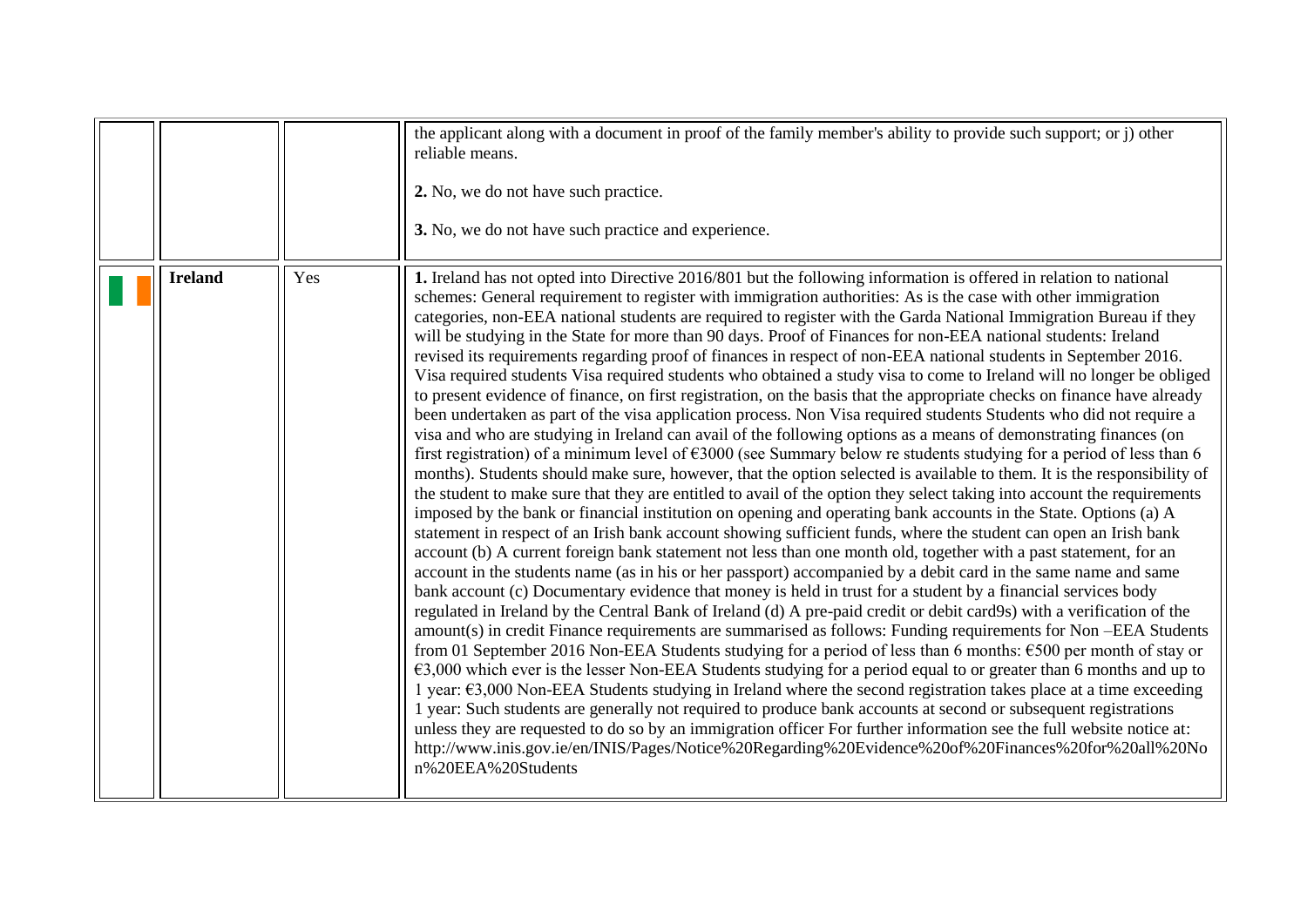<span id="page-9-2"></span><span id="page-9-1"></span><span id="page-9-0"></span>

|              |     | 2. Ireland does not use a system of frozen/blocked accounts for students to provide proof of adequate financial<br>resources.<br>3. Ireland has not opted into EU Directive 2016/801 and does not operate any national scheme for the grant of an<br>immigration permission to non-EEA nationals for the primary purpose of being an au pair. Furthermore,<br>employment as an au pair is not eligible for an employment permit in Ireland. Domestic workers are on the<br>Ineligible Categories of Employment List (ICEL) and so are not eligible for employment permits. Persons on a<br>student permission with an Immigration Stamp 2 are entitled to engage in casual work for 40 hours per week during<br>months June to September and for a 4 week period from mid-December to mid-January. Outside that time the limit<br>is 20 hours per week. Working as an au pair during that time is not forbidden but such work would be subject to the<br>applicable employment legislation. |
|--------------|-----|---------------------------------------------------------------------------------------------------------------------------------------------------------------------------------------------------------------------------------------------------------------------------------------------------------------------------------------------------------------------------------------------------------------------------------------------------------------------------------------------------------------------------------------------------------------------------------------------------------------------------------------------------------------------------------------------------------------------------------------------------------------------------------------------------------------------------------------------------------------------------------------------------------------------------------------------------------------------------------------------|
| <b>Italy</b> | Yes | 1. In order to obtain a student visa, international students have to proof adequate financial resources. Financial<br>resources shall be about 448,52 euros per month or 5.830,76 euros per year. Amounts are slightly increased every<br>year. The financial availability has to be proved through guarantees provided by the student his/herself, the family,<br>Italian institution such as University and Municipality, or other reliable foreign institution. Bank surety, surety<br>insurance, cash or a third person sponsorship are not considered as valid proof of adequate financial resources.<br>2. NO<br>3. N/A                                                                                                                                                                                                                                                                                                                                                               |
| Latvia       | Yes | 1. Information on bank account – an absolute majority of cases; parental guarantee accompanied by documents<br>certifying the source of their financial means (up to 5 percent of cases)<br>2. Latvia does not use frozen/blocked accounts<br>3. Latvian Immigration Law does not allow entry and stay of au-pairs and it is not planned to introduce such<br>possibility.                                                                                                                                                                                                                                                                                                                                                                                                                                                                                                                                                                                                                  |
| Lithuania    | Yes | 1. Student applying for a multiple-entry national visa must provide a document a document certifying that (s)he is in<br>possession of adequate means of subsistence and (or) receives regular income to survive in the Republic of<br>Lithuania and has enough resources to return to the country of origin or foreign country to which he has a right to                                                                                                                                                                                                                                                                                                                                                                                                                                                                                                                                                                                                                                  |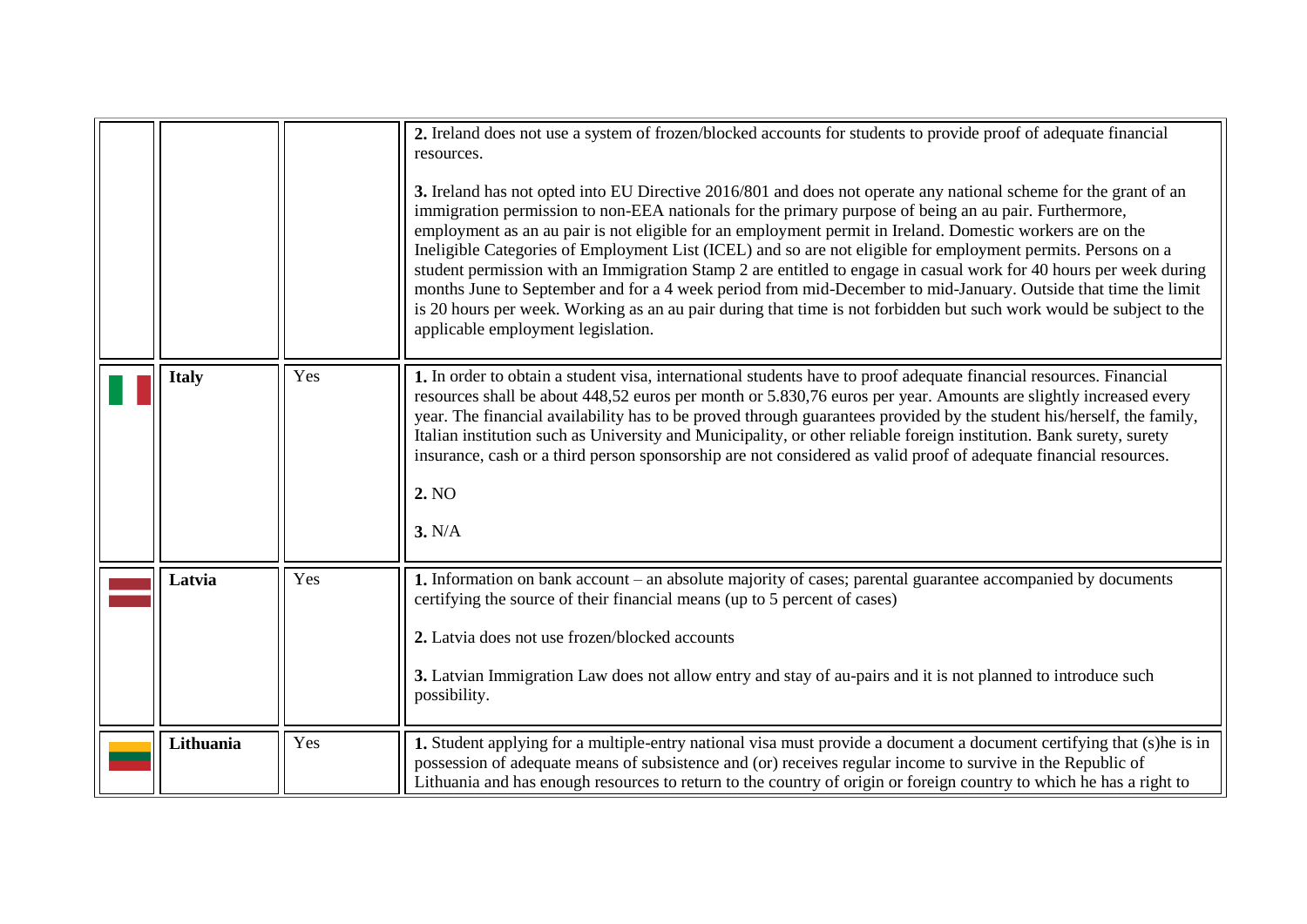<span id="page-10-0"></span>

|            |     | travel (a student can evidence cash; submit a bank reference of the funds (s)he possesses; if a student is a dependent<br>(s) he must provide a document to confirm that a family member is responsible for the financial support of a student<br>and (s) he is in possession of adequate means of subsistence and (or) receives regular income to provide the support).<br>The amount of sufficient resources in the Republic of Lithuania amounts to 0.5 of minimum monthly salary<br>(currently at 190 EUR). Sufficient funds to return amounts to 1 minimum monthly salary (380 EUR). Student<br>applying for a temporary residence permit in Lithuania must provide a document certifying that (s)he is in<br>possession of adequate means of subsistence and (or) receives regular income to survive in the Republic of<br>Lithuania and has enough resources to return to the country of origin or foreign country to which he has a right to<br>travel (a student can submit a bank reference of the funds (s)he possesses; if student is a dependent (s)he must<br>provide a document to confirm that a family member is responsible for the financial support of a student and (s)he is<br>in possession of adequate means of subsistence and (or) receive regular income to provide the support. An amount<br>of subsistence funds which may be considered to be sufficient to subsist on in the Republic of Lithuania for an alien<br>requesting to issue a residence permit in the Republic of Lithuania amounts to 0.5 of minimum monthly salary<br>(currently at 190 EUR). A student additionally must provide a document which confirms sufficient funds for study<br>and return expenses (e.g. a bank reference or an affirmative letter from a higher education institution that (s)he has<br>sufficient funds for study and return expenses.<br>2. No. |
|------------|-----|---------------------------------------------------------------------------------------------------------------------------------------------------------------------------------------------------------------------------------------------------------------------------------------------------------------------------------------------------------------------------------------------------------------------------------------------------------------------------------------------------------------------------------------------------------------------------------------------------------------------------------------------------------------------------------------------------------------------------------------------------------------------------------------------------------------------------------------------------------------------------------------------------------------------------------------------------------------------------------------------------------------------------------------------------------------------------------------------------------------------------------------------------------------------------------------------------------------------------------------------------------------------------------------------------------------------------------------------------------------------------------------------------------------------------------------------------------------------------------------------------------------------------------------------------------------------------------------------------------------------------------------------------------------------------------------------------------------------------------------------------------------------------------------------------------------------------------------------------------------------------|
| Luxembourg | Yes | 3. Au-pair program is not regulated in the Republic of Lithuania<br>1. In Luxembourg a proof of sufficient resources, during the course of the studies is required to cover the living and<br>return expenses (monthly resources corresponding to at least 80% of the minimum guaranteed income in                                                                                                                                                                                                                                                                                                                                                                                                                                                                                                                                                                                                                                                                                                                                                                                                                                                                                                                                                                                                                                                                                                                                                                                                                                                                                                                                                                                                                                                                                                                                                                        |
|            |     | Luxembourg, i.e. $E1093,60$ ). Such proof may consist of: o A certificate of a grant or student loan, indicating the<br>amount granted and term o A certificate from the bank o A certificate of financial support for the student All<br>documents either have to have an apostille by the competent local authority of the country of origin, or to be<br>legalised by the competent local authority of the country of origin and authoriticated by the diplomatic<br>representation of Luxembourg or of any EU country which represents Luxembourg's interests. If such documents<br>are not in English, French or German, they must be accompanied by a certified and sworn translation. There are no<br>statistics nor percentages of the frequency on how every type of financial resources is used. Every case is treated on<br>a case-by-case basis.<br>2. A. No. B. N/A.                                                                                                                                                                                                                                                                                                                                                                                                                                                                                                                                                                                                                                                                                                                                                                                                                                                                                                                                                                                         |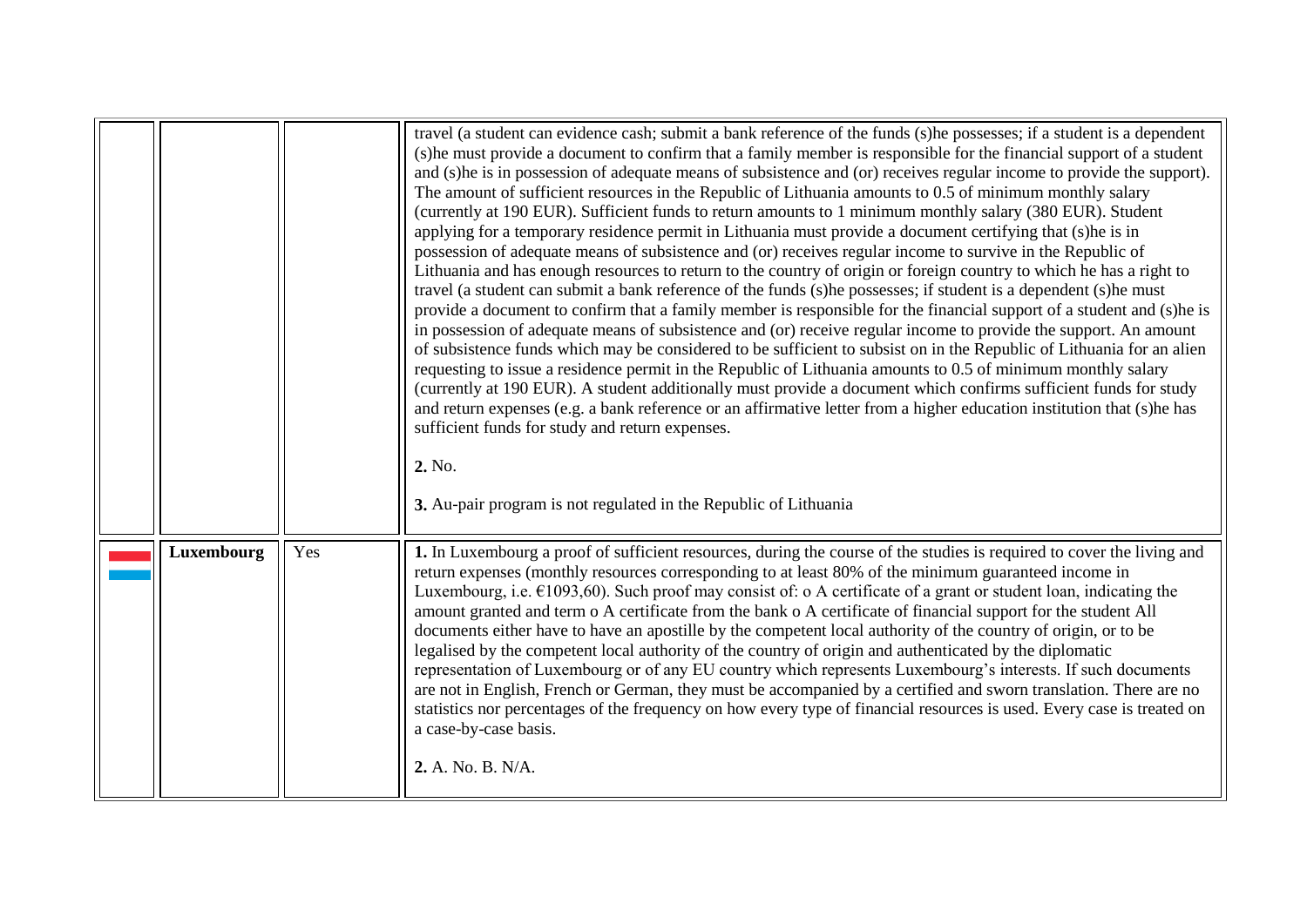<span id="page-11-0"></span>

|                    |     | 3. 1. No. For the immigration regulations (e.g. conditions of admission, need for a work permit, maximum duration<br>of stay, rights granted, permitted duties) specific to third country national au-pairs, see LU EMN NCP answer to the<br>Adhoc query on 2016.1108 on third-country national au-pairs. 2. N/A.                                                                                                                                                                                                                                                                                                                                                                                                                                                                                                                                                                                                                                                                                                                                                                                                                                                                                                                                                                                                                                                                                                                                                                                                                                                                                                                                                                                                                                                                                                                                                                                                                                                                                                                                                                                                                                                                                                                                                                                                                                                                                                                                                                                                                                                                                                                                                                                                                                                                                                                                                                                                                                                                                                                                                                                                                                                                                                                                                                                                                                                                        |
|--------------------|-----|------------------------------------------------------------------------------------------------------------------------------------------------------------------------------------------------------------------------------------------------------------------------------------------------------------------------------------------------------------------------------------------------------------------------------------------------------------------------------------------------------------------------------------------------------------------------------------------------------------------------------------------------------------------------------------------------------------------------------------------------------------------------------------------------------------------------------------------------------------------------------------------------------------------------------------------------------------------------------------------------------------------------------------------------------------------------------------------------------------------------------------------------------------------------------------------------------------------------------------------------------------------------------------------------------------------------------------------------------------------------------------------------------------------------------------------------------------------------------------------------------------------------------------------------------------------------------------------------------------------------------------------------------------------------------------------------------------------------------------------------------------------------------------------------------------------------------------------------------------------------------------------------------------------------------------------------------------------------------------------------------------------------------------------------------------------------------------------------------------------------------------------------------------------------------------------------------------------------------------------------------------------------------------------------------------------------------------------------------------------------------------------------------------------------------------------------------------------------------------------------------------------------------------------------------------------------------------------------------------------------------------------------------------------------------------------------------------------------------------------------------------------------------------------------------------------------------------------------------------------------------------------------------------------------------------------------------------------------------------------------------------------------------------------------------------------------------------------------------------------------------------------------------------------------------------------------------------------------------------------------------------------------------------------------------------------------------------------------------------------------------------------|
| <b>Netherlands</b> | Yes | 1. The amount an international non-EU student requires is the standard amount for students living away from home<br>as set out in the Student Finance Act 2000. The income requirement for study equals the amount that Dutch students<br>receive based on the Student Finance Act. This amount is excluding school, tuition fees or fees for the application<br>procedure. The Dutch educational institution will check each year if the student has sufficient funds. The institution<br>will ask the student to fill in the form Appendix 'Foreign national's own statement: income within the context of a<br>study'. The student can demonstrate that he has sufficient financial means on the basis of documents (in Dutch,<br>English, German or French). The educational institution has to keep all records. This includes the conversion to<br>euros of an account statement with a foreign currency as well. There are five ways for an international student to<br>show that he has sufficient financial means: 1. Money in his own bank account: The standard amount is in the<br>personal bank account of the student. He should be able to withdraw the money from the bank account free of<br>charge. The student needs to have a current account or a regular savings account that allows him to withdraw cash.<br>In case of a different type of account he needs to show that the balance can be withdrawn free of charge. Certificates<br>of deposit are only accepted when they indicate that the student may and can withdraw the money. A statement is<br>required in case of a joint account holder. This statement indicates that you may and can use the money. 2.<br>Scholarship: In this case the student has to submit a scholarship declaration which needs to include specific data (for<br>example: the date, institution granting the scholarship, personal details of the student, start and finish of the<br>scholarship, etc.). 3. Deposit money on the account of your educational institution: The student can demonstrate<br>having done this by submitting a copy of an account statement of the institution (incl. the date, bank account number<br>and name of the educational institution and the amount paid connected to the student). 4. Financier abroad:<br>Someone abroad funds the study and stay of the student. The full amount of the financier's support is available upon<br>submitting the application. The financier needs to have this amount available for the duration of the financial<br>support (at least the first year). There are specific requirements for the related statements and documents. 5.<br>Financier in the Netherlands: The financier requires an income that at least meets the income requirement for<br>students as well as the income requirement applicable to the financier. The family composition of the financier<br>determines the amount of the income requirement applicable to the financier. For example, the income requirement<br>for singles, single parents or married couples / unmarried couples living together. The family composition<br>determines the standard amount. Furthermore, there are three options for this type of financier: The financier works<br>in employment, the financier works as a self-employed person or the student receives funds from a company. There |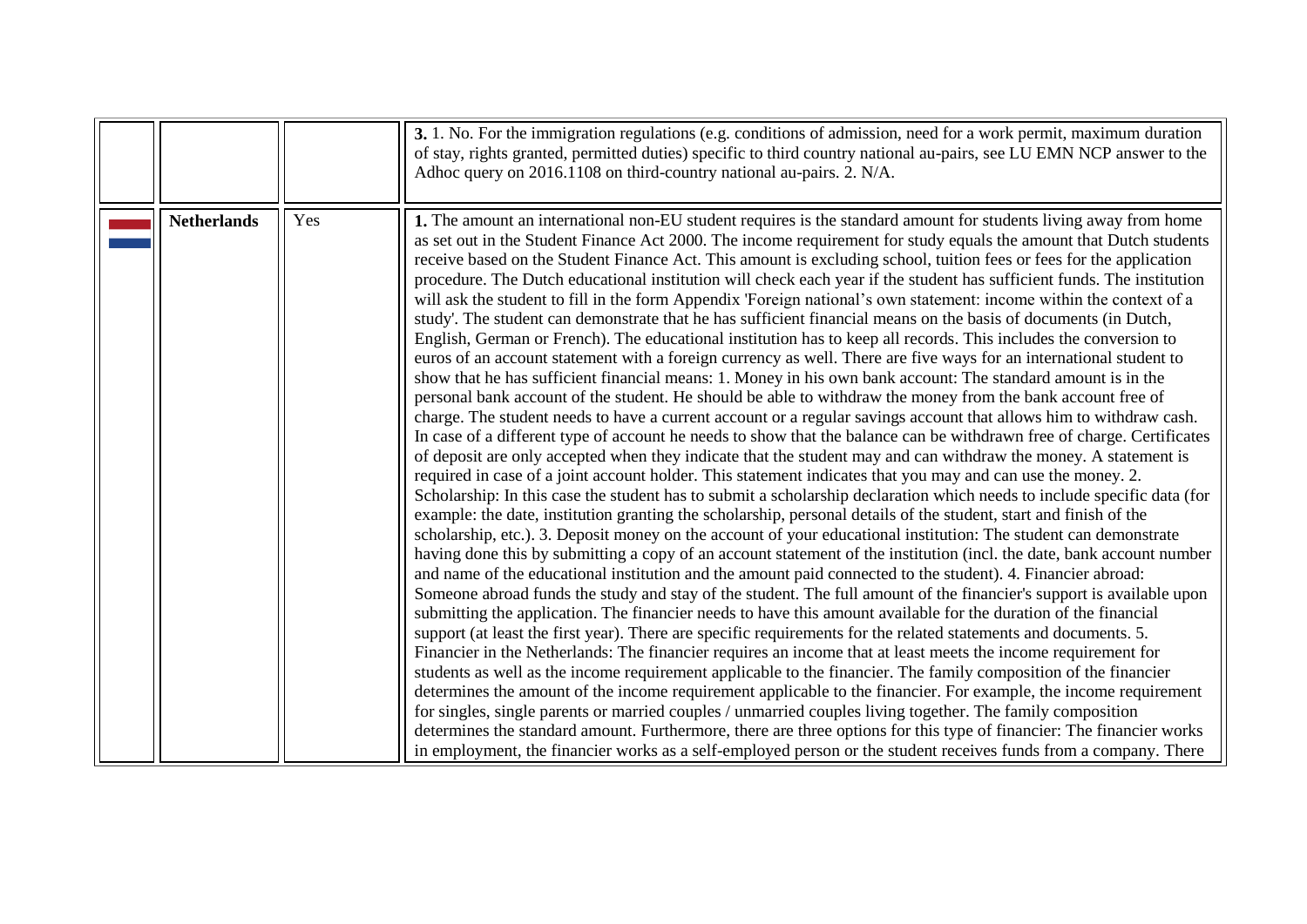<span id="page-12-0"></span>

|               |     | is no specific data available to give an indication of how often every type of financial resources was used to prove<br>that the student has sufficient financial means.<br>2. A. Does your Member State use frozen/blocked accounts for students to provide proof of adequate financial<br>resources? [Y/N] Yes, but it is not a policy rule of the Dutch government. Educational institutions as recognized<br>sponsors have the right to use frozen and/or blocked accounts for students if they want to. However, not all<br>institutions do so. Facilities do have this freedom based upon the system of co-operation and mutual trust with<br>governmental entities, such as the Dutch Immigration and Naturalization Services. These institutions also have the<br>right to submit applications for potential students. Basically, the Dutch government works together with these<br>educational institutions as recognized sponsors. The institutions are responsible for the admission of students to the<br>education, while the Dutch government guards the admission of persons travelling to the Netherlands. B. If yes, are<br>costs for a possible forced return as well frozen/blocked and reimbursed to students upon return on their own<br>initiative and at which exact moment in time are they reimbursed? Although an educational institution may use<br>frozen and/or blocked accounts from which a certain amount of money becomes available every month, the money<br>on this account is and will remain the property of the student. So when a facility signs out a student, due to a lack of<br>study progress, he should be able to receive his money. Furthermore, this is solely a matter between the institution<br>as 'sponsor' and the student. The same goes for all costs concerning reimbursement. One important footnote on<br>'recognized sponsorship': The educational institution is – after signing the student out – responsible for the return of<br>the student and guarantees the costs that can be made with a return up to one year after withdrawal of the residence |
|---------------|-----|----------------------------------------------------------------------------------------------------------------------------------------------------------------------------------------------------------------------------------------------------------------------------------------------------------------------------------------------------------------------------------------------------------------------------------------------------------------------------------------------------------------------------------------------------------------------------------------------------------------------------------------------------------------------------------------------------------------------------------------------------------------------------------------------------------------------------------------------------------------------------------------------------------------------------------------------------------------------------------------------------------------------------------------------------------------------------------------------------------------------------------------------------------------------------------------------------------------------------------------------------------------------------------------------------------------------------------------------------------------------------------------------------------------------------------------------------------------------------------------------------------------------------------------------------------------------------------------------------------------------------------------------------------------------------------------------------------------------------------------------------------------------------------------------------------------------------------------------------------------------------------------------------------------------------------------------------------------------------------------------------------------------------------------------------------------------------------------------------------------------|
|               |     | permit.<br>3. Yes, in 2016 (till December 7), 1020 au pair permits have been handed out In 2015, this number was 1180 and in<br>2014, 1160.                                                                                                                                                                                                                                                                                                                                                                                                                                                                                                                                                                                                                                                                                                                                                                                                                                                                                                                                                                                                                                                                                                                                                                                                                                                                                                                                                                                                                                                                                                                                                                                                                                                                                                                                                                                                                                                                                                                                                                          |
| <b>Poland</b> | Yes | 1. Directive (EU) 2016/801 of the European Parliament and of the Council of 11 May 2016 on the conditions of<br>entry and residence of third-country nationals for the purposes of research, studies, training, voluntary service, pupil<br>exchange schemes or educational projects and au pairing has not been transposed yet into the Polish law. In terms of<br>above question, the provisions of transposed into Polish law the Council Directive 2004/114/EC of 13 December<br>2004 on the conditions of admission of third-country nationals for the purposes of studies, pupil exchange,<br>unremunerated training or voluntary service are binding (OJ UE L 375 z 23.12.2004, p. 12). In accordance with the<br>provisions of the Council of Ministers of 19 May 2014 on the minimum amount of funds required for an alien<br>undertaking or continuing studies on the Polish territory, and on documents which confirm the ability to obtain such<br>resources (OJ pos. 681 as amended) to obtain a temporary residence permit in order to study in Poland, foreigners<br>must prove that they hold for themselves and for their family members and their dependents (if applies) financial                                                                                                                                                                                                                                                                                                                                                                                                                                                                                                                                                                                                                                                                                                                                                                                                                                                                                                                |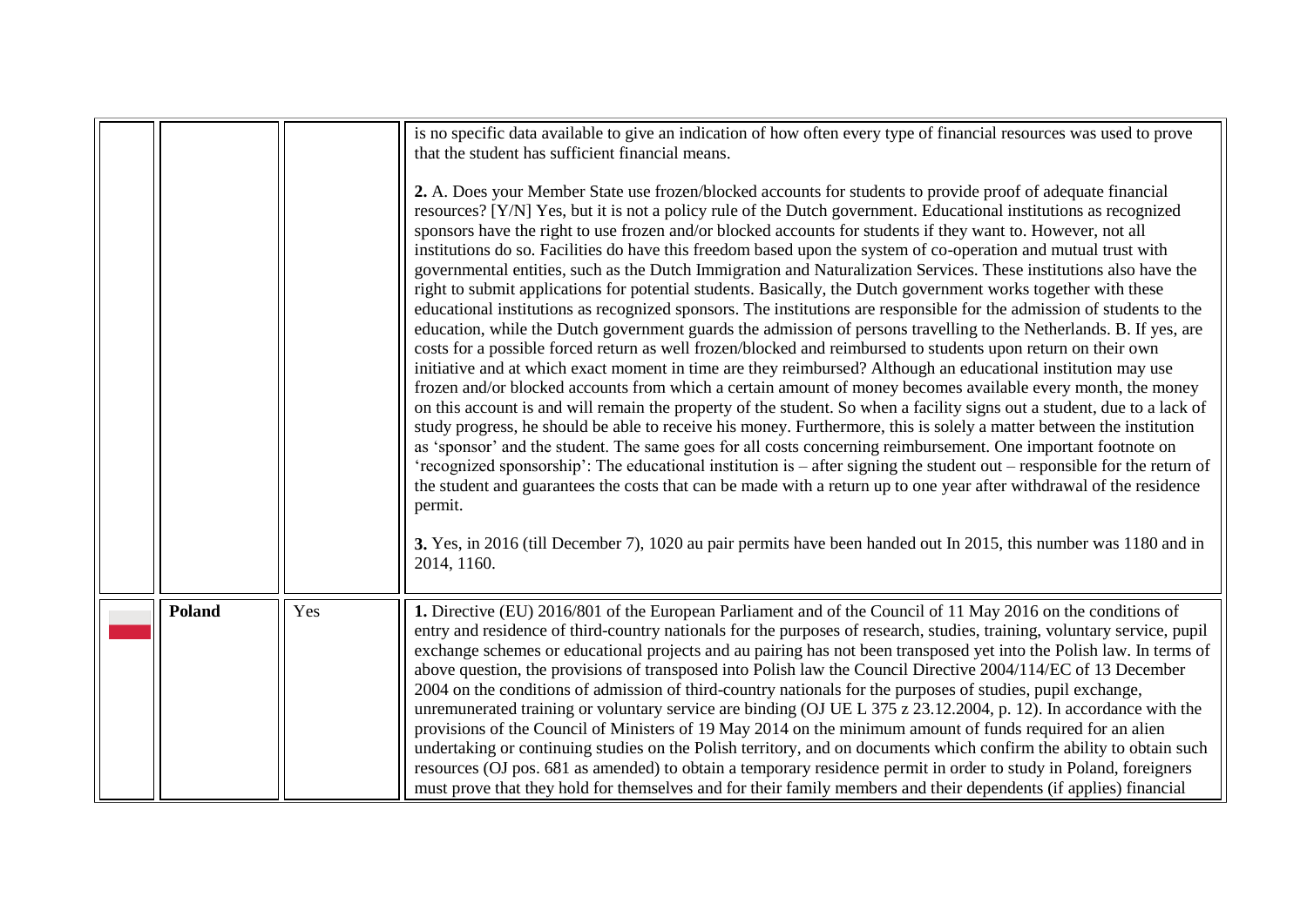|  | resources, at least the minimum and specific monthly amount for the period of 15 months (unless the period of study             |
|--|---------------------------------------------------------------------------------------------------------------------------------|
|  | is shorter), or its equivalent in foreign currencies. If the foreigner does not have the resource of income for the             |
|  | whole period, he/she can show that he/she will have monthly funds of that amount available for the whole the period             |
|  | of the intended stay. Documents confirming possession of financial means to cover the costs of living and return                |
|  | (542 PLN for 15 months or for the whole stay in Poland, if it will be shorter than 1 year. Foreigners applying for a            |
|  | visa (including those who want to take up studies in Poland) must register their visa applications on-line, fill it in          |
|  | and produce the sufficient funds to cover the foreigner's maintenance costs throughout the planned stay in Poland               |
|  | and return to the country of origin or stay or transit to a third country that grants him/her an entry permit, or a             |
|  | possibility to obtain such funds legally (international students during border control upon entry in Poland must have           |
|  | PLN 1,600 (approx. $400\text{E}$ ) or its equivalent in foreign currencies to cover the costs of accommodation and food for     |
|  | the initial two months of their stay in Poland or documents to confirm s/he has the funds, i.e. a certificate of having         |
|  | a sufficient amount of money in a bank or credit union with its registered office in the territory of the Republic of           |
|  | Poland (issued a month before crossing the border at the latest), traveller's cheque, credit card that can be used in           |
|  | Poland, payment card that can be used in Poland (along with an account balance certificate or a valid account                   |
|  | statement), original invitation, the document that confirms granting a scholarship, return ticket). As to the residence         |
|  | permit for a fixed period of time granted to students of full time studies or full-time doctoral studies, its granting is       |
|  | obligatory (provision stipulates: the residence permits () shall be granted) if the requirements set forth in the               |
|  | relevant act are met and if there is no ground for refusing the application (it is up to the deciding authority to assess       |
|  | whether there are grounds on which to grant a residence). Foreigners who apply for such a permit must have                      |
|  | sufficient funds to cover maintenance costs (the minimum amount is PLN 542 for every month of the 15 month long                 |
|  | stay (so nearly PLN 10,000 – approx. 2,500 $\epsilon$ ) or a stay shorter than 15 months, or the equivalent of the amount in a  |
|  | foreign currency), 124 the 124. In addition, when a foreigner arrives in Poland together with a dependent family                |
|  | member, he/she costs of studies and return to the country of origin (funds to cover the costs of return to the country          |
|  | of origin must be equal to the cost of the ticket for entry into Poland, but not less than PLN 200 (approx. $50\text{E}$ ) – if |
|  | foreigners enter Poland from a neighbouring country, PLN 500 (approx. $125\epsilon$ ) – if they arrive from a third country     |
|  | in Europe, PLN 2,500 (approx. $625\text{E}$ ) – if they arrive from a non-European third country) or present document to        |
|  | confirm they have such funds.                                                                                                   |
|  |                                                                                                                                 |
|  | 2. In Poland, the frozen/locked bank accounts of students are not used as their evidence of having adequate funds.              |
|  |                                                                                                                                 |
|  | 3. Poland does not work with a system of approved/recognized organizations mediating au pairs. However, there are               |
|  | NGOs mediating au pairs.                                                                                                        |
|  |                                                                                                                                 |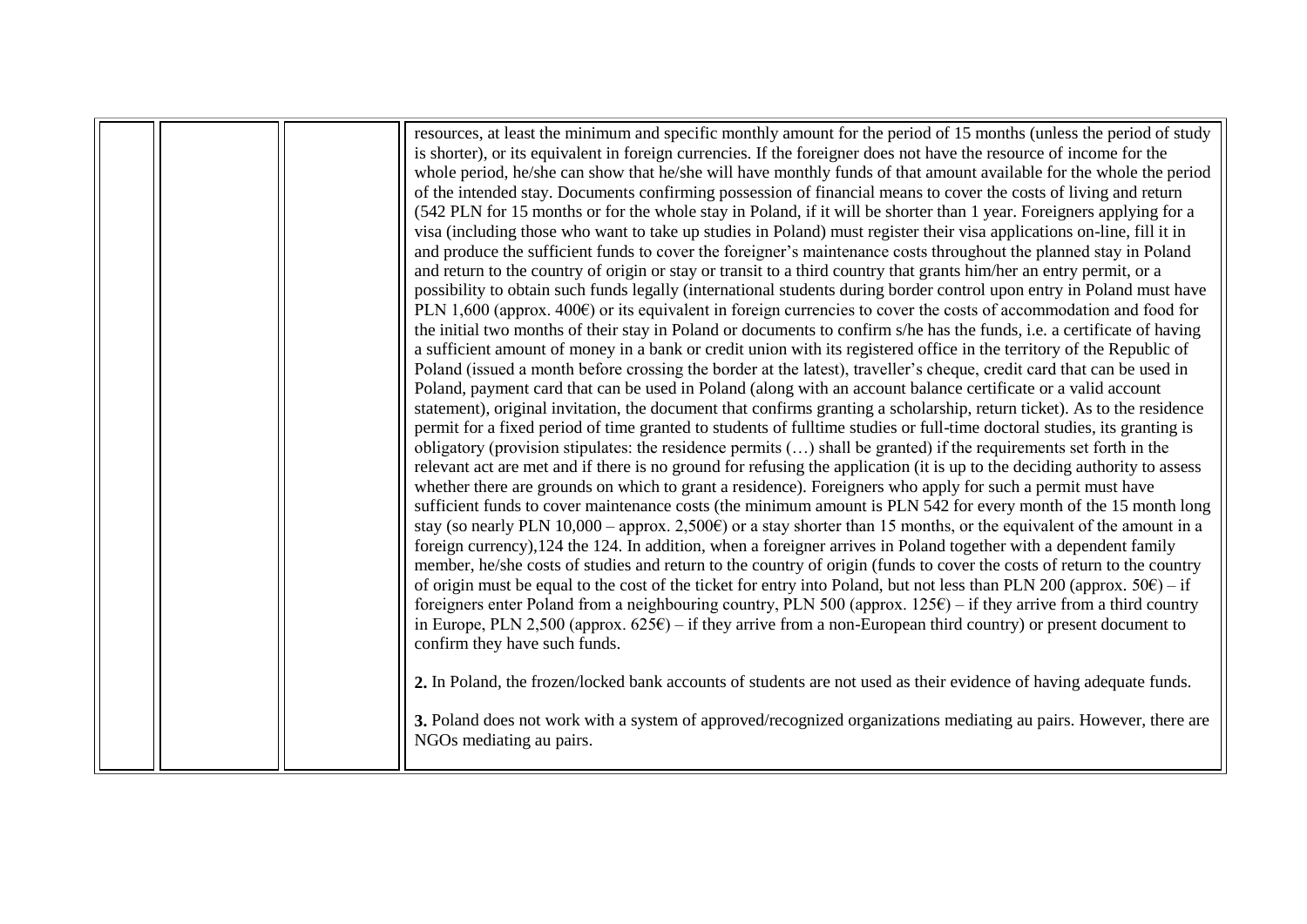<span id="page-14-2"></span><span id="page-14-1"></span><span id="page-14-0"></span>

| <b>Slovak</b><br><b>Republic</b> | Yes | 1. As regards financial resources of students, Slovak Republic takes into account the following: confirmation about<br>the balance on a bank account registered on the name of the third-country national; confirmation about the granting<br>of a scholarship; confirmation of a statutory body of a legal person about the financial resources during the stay; or a<br>declaration of honor of a person who will provide a third-country national with financial resources during the stay<br>together with a confirmation about the balance on the bank account. By an amendment to the Act on Residence of<br>Aliens, the Alien Police will have access to transfers on the third-country national's bank account. The estimate of<br>the most frequent is the use of a confirmation about the balance on a bank account.<br>2. A. No. B. N/A<br>3. No.                                                                                                                                                                                                                                                                                                                                                                                                                                                                                                                                                                                                                                                             |
|----------------------------------|-----|--------------------------------------------------------------------------------------------------------------------------------------------------------------------------------------------------------------------------------------------------------------------------------------------------------------------------------------------------------------------------------------------------------------------------------------------------------------------------------------------------------------------------------------------------------------------------------------------------------------------------------------------------------------------------------------------------------------------------------------------------------------------------------------------------------------------------------------------------------------------------------------------------------------------------------------------------------------------------------------------------------------------------------------------------------------------------------------------------------------------------------------------------------------------------------------------------------------------------------------------------------------------------------------------------------------------------------------------------------------------------------------------------------------------------------------------------------------------------------------------------------------------------|
| <b>Slovenia</b>                  | Yes | 1. An alien who wishes to reside in the Republic of Slovenia for employment or work purposes may be issued a<br>single permit for residence and work if he fulfils the requirements inter alia possess sufficient means of subsistence<br>during his residence in the country or other guarantees that his livelihood will be provided, on a monthly basis, in an<br>amount equal to at least the basic minimum income in the Republic of Slovenia. In order to meet the requirement of<br>sufficient means of subsistence, the alien may provide evidence of the assets earned by himself, his employment or<br>insurance rights, income related to property, income from capital and from other sources, or of the support of people<br>who are obliged to maintain him, a scholarship, income to which they are entitled based on the law on family<br>income and income to which they are entitled on the basis of the act regulating the enforcement of rights to public<br>funds, and with means on an account open at a bank or savings bank in the Republic of Slovenia or abroad. For a<br>student adequate proof of his fulfilment of the requirement of sufficient means for subsistence, which every month<br>shall amount to no less than the basic minimum wage in the Republic of Slovenia, shall take the form of a written<br>statement by the student's parents or his statutory representative confirming that they will financially support the<br>alien during her/his studies.<br>2. No.<br>3. No. |
| <b>Spain</b>                     | Yes | 1. To have sufficient financial resources to cover staying and return to the country of origin costs, and, where<br>relevant, those of their family members (in order to accredit these conditions there are several possibilities) in line<br>with the following amounts: - For their monthly maintenance, 100 % of the PREM, which amounts to 532,51 euros,<br>unless it can be duly proved that accommodation costs have been paid in advance for the whole duration of the stay.                                                                                                                                                                                                                                                                                                                                                                                                                                                                                                                                                                                                                                                                                                                                                                                                                                                                                                                                                                                                                                     |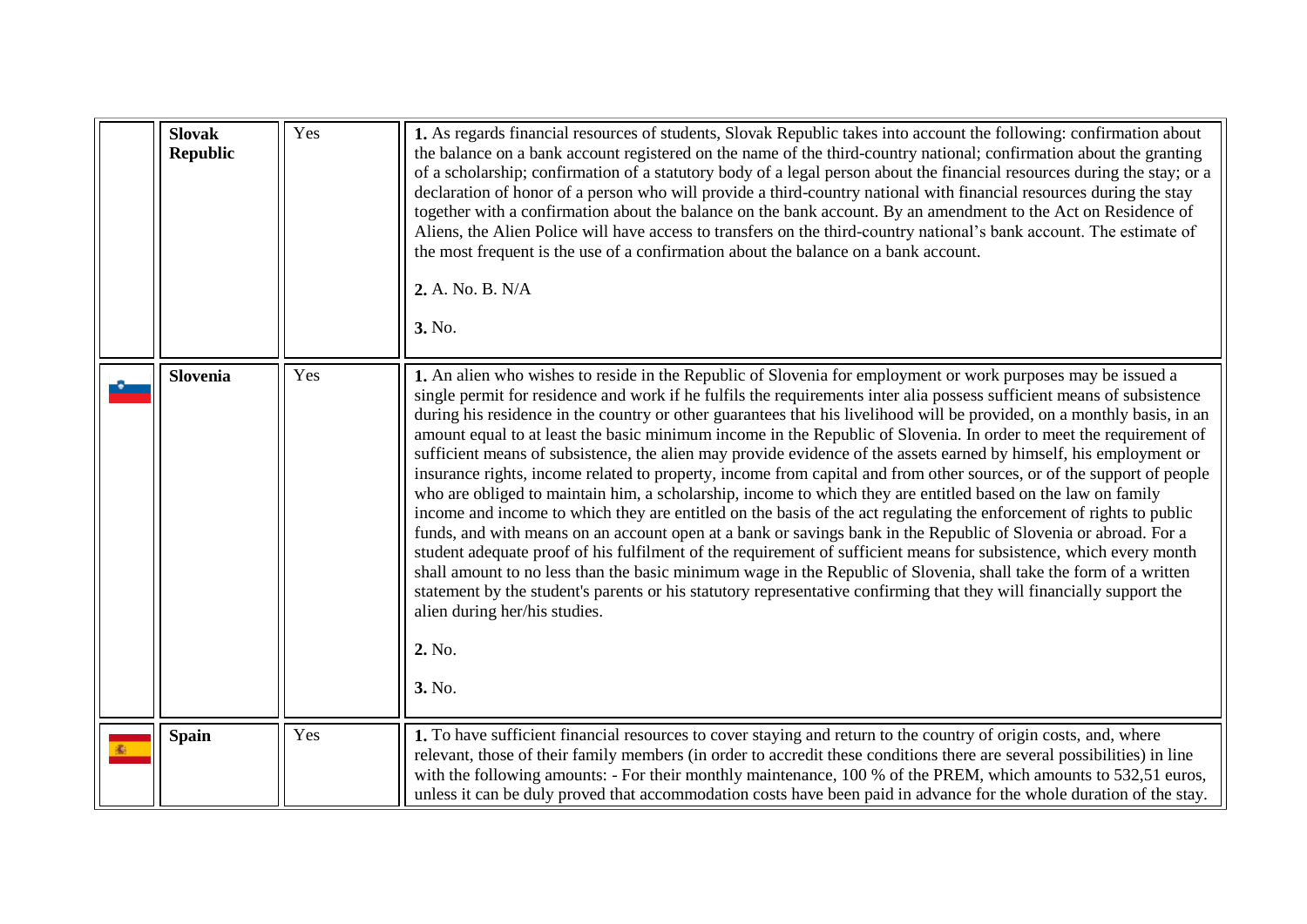<span id="page-15-1"></span><span id="page-15-0"></span>

|             |                                 |     | - For the maintenance of family members, a monthly 75% of the IPREM for the first family member (399,38 euros)<br>and a 50% of the IPREM for any other family member (266,26 euros), unless it can be duly proved that<br>accommodation costs have been paid in advance for the whole duration of the stay The Public Indicator of Multiple<br>Effects Income (IPREM) is un index used in Spain as a reference for granting subsidies, scholarships and benefits,<br>unemployment benefit among others.<br>2. Spain does not use frozen/blocked accounts or guarantors as a means to prove adequate financial resources,<br>3. In Spain there is no system of approved/recognized organizations mediating au pairs.                                                                                                                                                                                                                                                                                                                                                                                                                                                                                                                           |
|-------------|---------------------------------|-----|-----------------------------------------------------------------------------------------------------------------------------------------------------------------------------------------------------------------------------------------------------------------------------------------------------------------------------------------------------------------------------------------------------------------------------------------------------------------------------------------------------------------------------------------------------------------------------------------------------------------------------------------------------------------------------------------------------------------------------------------------------------------------------------------------------------------------------------------------------------------------------------------------------------------------------------------------------------------------------------------------------------------------------------------------------------------------------------------------------------------------------------------------------------------------------------------------------------------------------------------------|
|             | <b>Sweden</b>                   | Yes | 1. The student must show that he/she has funds for the period applied for. The student must show that support is<br>secured by means of verification of his/her own bank assets, a scholarship or similar means of support, such as a<br>study grant from the home country. The Migration Agency does not accept that a sponsor (such as a relative or a<br>company) covers the students support while in Sweden, unless the funds are deposited into his/her own account. In<br>other words two different types of resources are accepted: - Bank assets in his/her own account, in which case the<br>student must be the only person who can withdraw money from the account. - or scholarship/study grant For<br>applications submitted to the Migration Agency before 1 January 2017 the support requirement is a minimum of<br>SEK 7,974 per month. For applications submitted to the Migration Agency on 1 January 2017 or later the support<br>requirement is a minimum of SEK 8,064 per month. This amount can be reduced it the student has free<br>accommodation and/or food. If the person intends to study for one year or more he/she must show that he/she can<br>support him/herself for 10 months per year.<br>2. No<br>3. No |
| $\geqslant$ | <b>United</b><br><b>Kingdom</b> | Yes | 1. All students must show they can cover the first year of their course fees and living costs. For living costs, it is<br>£1,265 per month in London, and £1,1015 per month outside of London (up to a maximum of nine months). The<br>evidence of money that the students use must be: • cash funds in the bank (this includes savings accounts and<br>current accounts even when notice must be given); or • a loan letter (the loan must be provided by their national<br>government, state or regional government, or by a government sponsored student loan company or be part of an<br>academic or educational loans scheme); or • official financial or government sponsorship available to you.                                                                                                                                                                                                                                                                                                                                                                                                                                                                                                                                       |